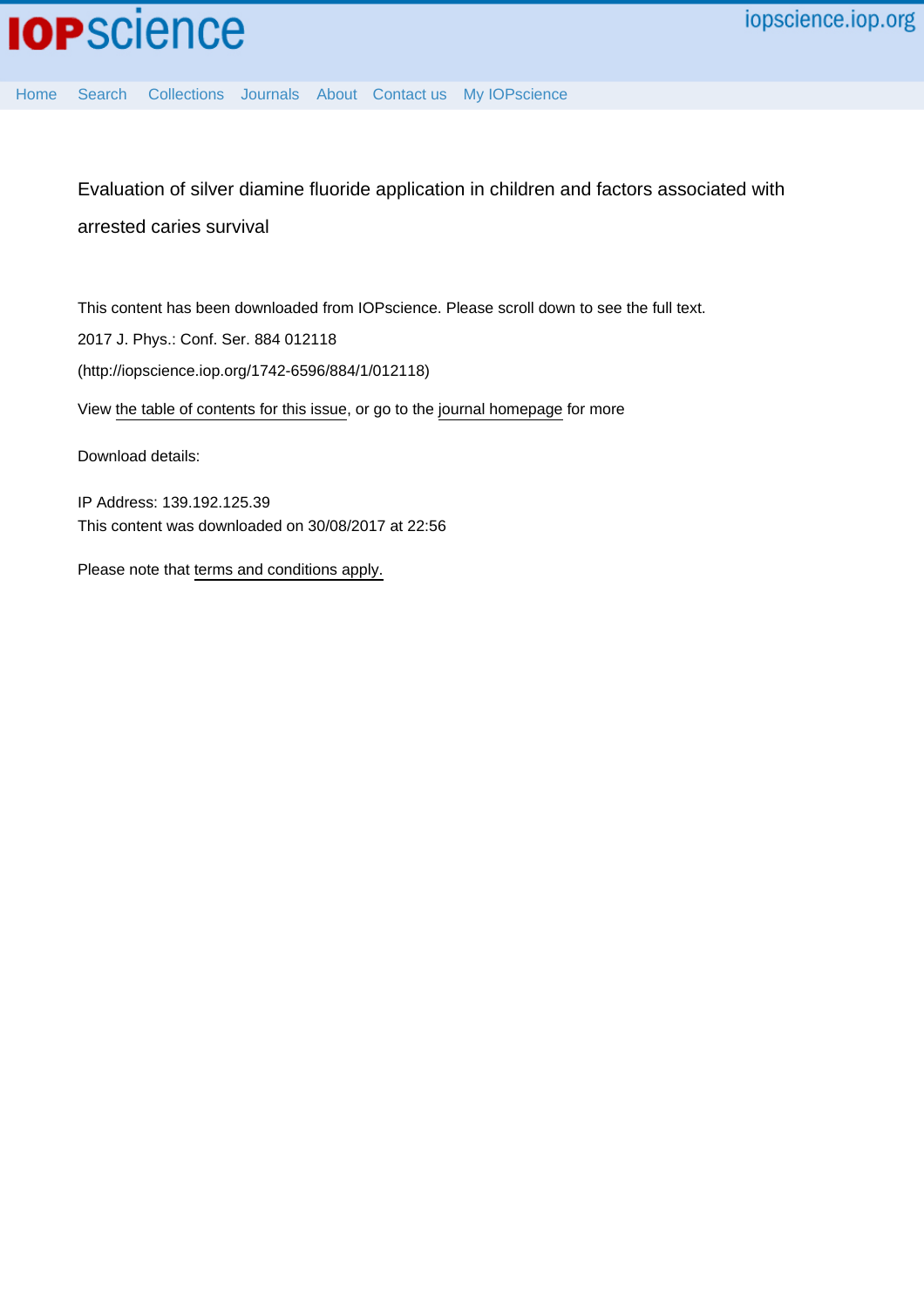# Evaluation of silver diamine fluoride application in children and factors associated with arrested caries survival

L Chandra<sup>1</sup>, A Rahardjo<sup>1</sup>, M Adiatman<sup>1</sup>, R Darwita<sup>1</sup>, D A Maharani<sup>1\*</sup> and M Callea2

<sup>1</sup>Department of Preventive and Community Dentistry, Faculty of Dentistry, Universitas Indonesia, Jakarta, Indonesia

2 Unit of Dentistry, Bambino Gesù Children's Hospital, IRCCS, Rome, Italy

\* E-mail: diah.ayu64@ui.ac.id

Abstract. Dental caries is one of the most prevalent infectious diseases in children in Indonesia. Therefore, a solution to overcome caries is needed. Evaluate Silver diamine fluoride (SDF) application for overcoming caries in children and determine factors related to the percentage of arrested caries after SDF application. Cohort study for evaluation and a crosssectional study; 115 children aged 3-5 years who had active dentin caries were the subjects. Caries risk factors were measured by questionnaires filled out by subjects' parents. Active caries treated with SDF had odds ratios of 9.9 and 6.8 of being arrested after 3 and 10 months, respectively, when compared with those not treated. Conclusion: SDF is effective in arresting caries and decreasing toothaches suffered by children, thus potentially increasing children's quality of life.

#### 1. Introduction

Caries is an infectious disease common among Indonesian people. According to the Health Survey conducted by the Ministry of Health in 2013, the Decayed, Missing, Filled Tooth (DMF-T) index in Indonesia was 4.6 [1]. A study conducted in Serpong, South Tangerang, indicated that 70% of children under 5 years of age had caries, with DMF-T 3.7, and 100% showed evidence of decay [2]. Thus, it could be concluded that children, especially those under 5 years old, are susceptible to dental caries.

Caries treatment in children is not easy, as it is difficult for less cooperative children to receive the proper dental treatment [3]. In light of the high level of need for dental care in society, there are several effective, efficient ways to overcome active caries in children's primary teeth. One of these, widely used in Australia, Japan, and Brazil, is Silver diamine fluoride (SDF) [4]. SDF is a material that can reduce the tooth demineralization that occurs during the formation of caries and inhibit the growth of cariogenic multispecies biofilm [5]. SDF is effective in inhibiting enamel and dentin caries, and it can be used to address deciduous dental caries among children, especially in children who are less cooperative when receiving dental treatment.

### 2. Materials and Methods

This study consisted of two research types. The first was a cohort study to evaluate the effectiveness of SDF application after 3 and 10 months. The baseline and 3-month evaluation were taken from a study of SDF secondary data on procedures that were conducted one year ago in the same place and with the

1 Content from this work may be used under the terms of the[Creative Commons Attribution 3.0 licence.](http://creativecommons.org/licenses/by/3.0) Any further distribution of this work must maintain attribution to the author(s) and the title of the work, journal citation and DOI. Published under licence by IOP Publishing Ltd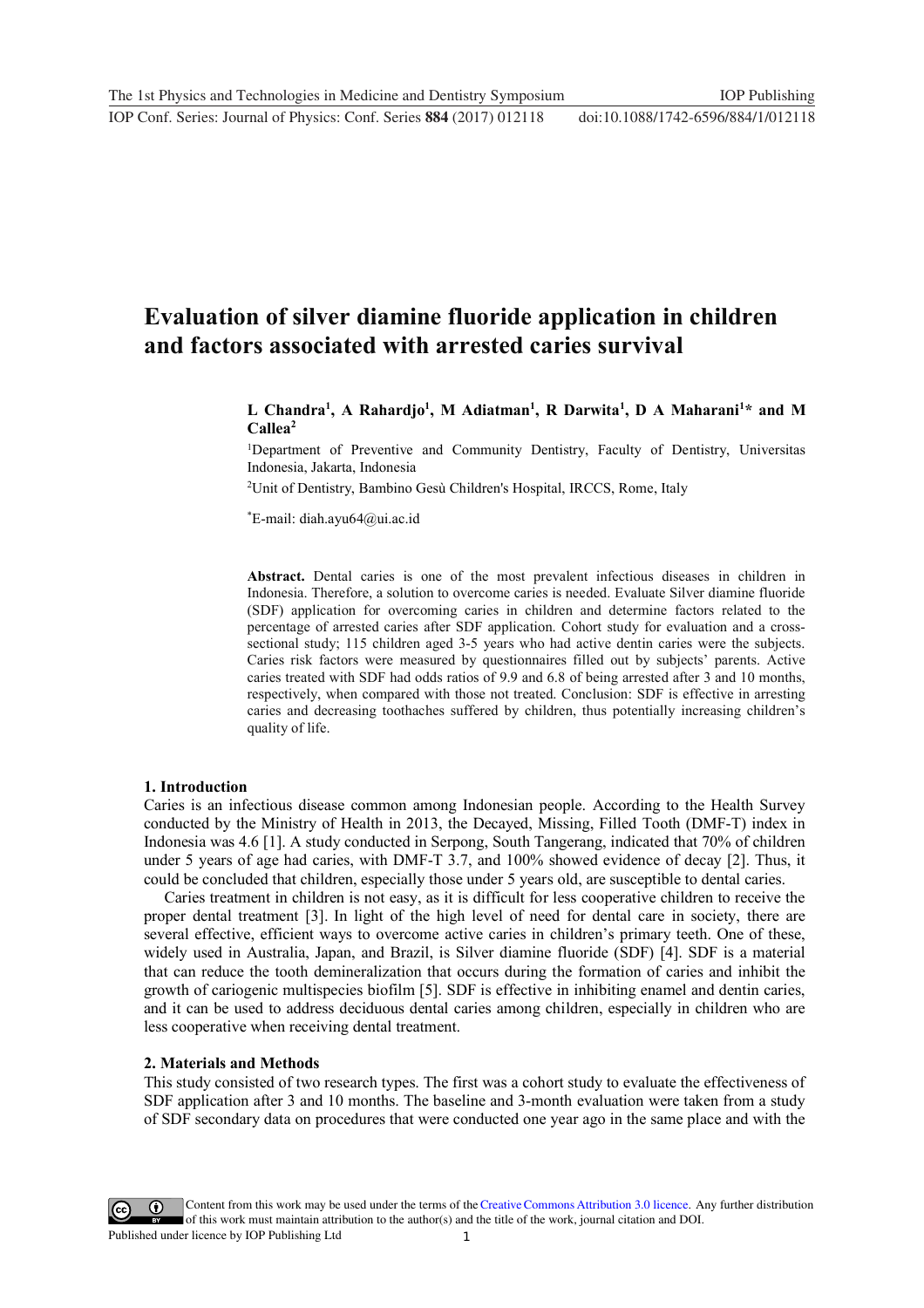same subjects. The second was a cross-sectional study to obtain data on arrested dentin caries' status after 10 months, which was followed up with questionnaires filled out by the subjects' parents. The subject inclusion criteria were healthy children aged 3-5 years who had participated in previous research and who agreed to participate in all research activities. Each subject's mother agreed to fill out a caries risk factors questionnaire and signed a written informed consent. The exclusion criteria were subjects from the previous study who did not want to participate in the current research, those who did not want to continue as a subject, those whose mother refused to give informed consent and did not complete the caries risk factors questionnaire, and subjects who did not follow the research procedures. The independent variable in this study was an active dentin caries, the intervention variable was SDF application, and the dependent variable was arrested caries. Measurements were performed by clinical examination using disposable standard tools (mouth mirror, explorer, excavators). Arrested caries are black in color and have a hard surface. Active dentin caries were identified by clinical examination, with the explorer showing a bland surface. From this, the number of children's tooth surfaces with active dentin caries was calculated.

The first data collection was done by interviewing each subject's mother, based on a questionnaire that had been prepared. Then a clinical examination was performed with standard screening tools to obtain DMF-T scores as well as the number of active dentin caries. The results were then recorded into an odontogram. Collective toothbrushing was done by the subjects who fulfilled the inclusion criteria before the application of SDF. The follow-up evaluation was done by checking the condition of the surface of the teeth treated with SDF after 10 months. The collected data were entered into a computer and analyzed using the statistical software IBM SPSS Statistics 20 for Windows. Chi-square tests were carried out to discover any statistically significant differences between the mean percentage of arrested caries in the third- and tenth-month evaluations, and to obtain the odds ratio scores for the subjects treated with SDF compared to those not treated with SDF. Wilcoxon tests were conducted to uncover any significant differences between the baseline, third- and tenth-month evaluations in the subjects treated with SDF and those who were not. Finally, bivariate correlation tests were conducted to identify any correlation between the caries risk factors obtained from the questionnaires and the percentage of arrested caries 10 months after SDF application.

## 3. Results and Discussion

#### *3.1 Results*

The research subjects consisted of 115 children divided into two groups: 81 children who were treated with SDF and 34 children who were not treated with SDF. Questionnaires were given to all 115 subject's parents, but only 88 subjects' parents returned the questionnaires (response rate = 77%). The subjects consist of 39 male subjects (44.3%) and 49 female subjects (55.7%). Table 1 shows the distribution of research subjects according to several variables, including gender, the mother's level of education, subject's ethnicity, and the father's occupation. Subjects with a college-educated mother make up the smallest percentage, consisting of 9 children (10.2%), whereas subjects whose mother had a junior high school education make up the largest percentage, consisting of 39 children (44.3%). Javanese subjects occupy the highest percentage, with 33 children (37.5%), and subjects of other ethnicities, such as Minang and Bugis, make up the smallest group, with only 4 children (4.4%). Subjects with entrepreneur fathers occupy the highest percentage, with 52 children (59.1%), followed by formal workers, such as civil servant or laborers, with 29 children (33%), and then by those whose father has another kind of job, with 7 children (8%).

The youngest mother's age was 21 years, and the oldest was 43 years, with a mean value of 30.52. Monthly household expenses were adjusted according to the number of family members aged over and below 15 years old (Mahanani, 2009). Monthly household consumption was divided by the adult equivalency scale  $eh = (Ah + \alpha Kh)\theta$ , where *Ah* is the number of family members over 15 years old, α = 0.5, *Kh* is the number of family members under 15, and  $\theta$  is the household economic scale, 0.75 (Maharani, 2009). The lowest monthly household expenses were 30.18 USD, and the highest were 150.60 USD, with a mean value of  $64.15$  USD  $+29.62$  USD. These figures are seen in Table 2.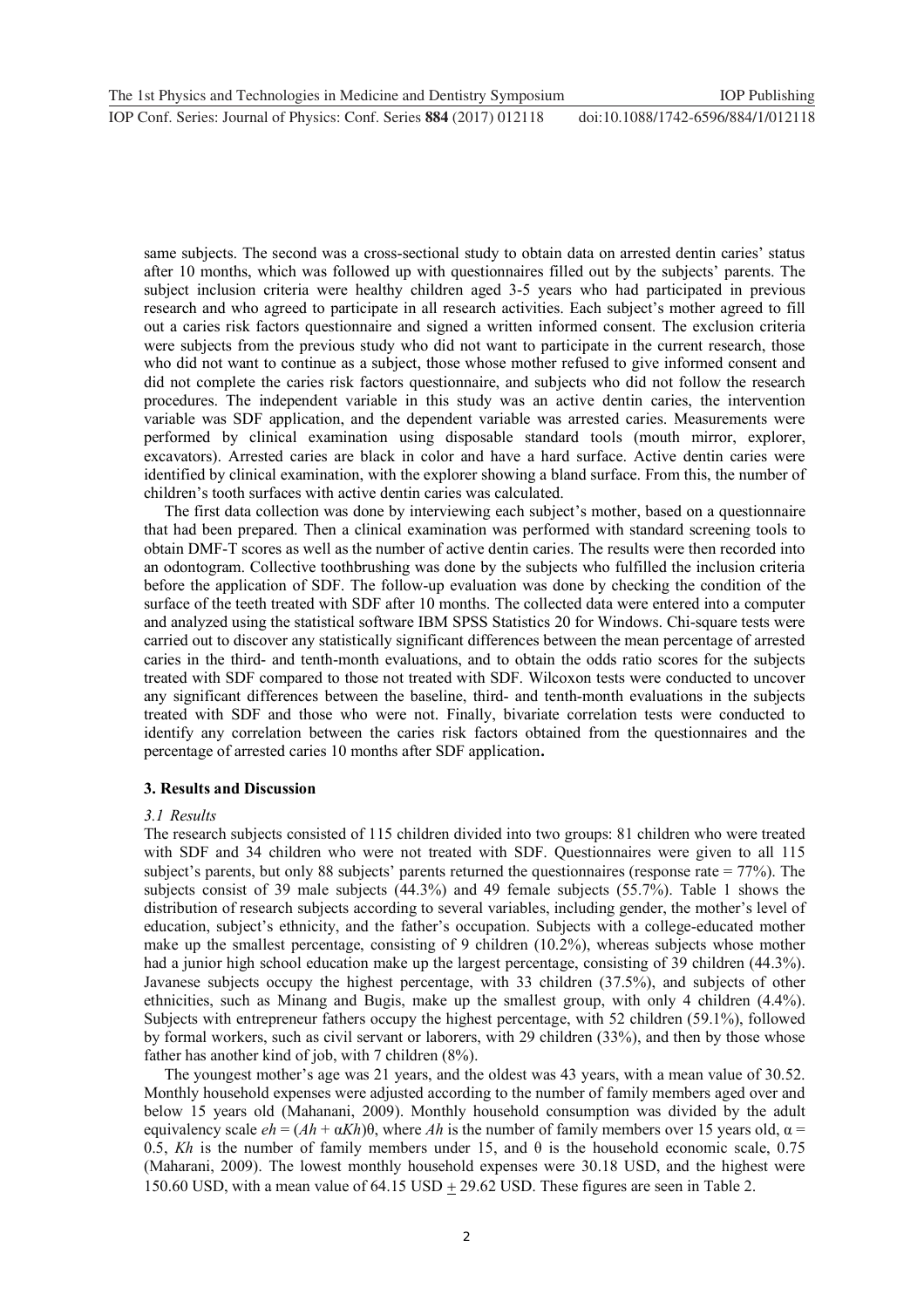| Variable                    | N  | $\frac{0}{0}$ |
|-----------------------------|----|---------------|
| Gender                      |    |               |
| Male                        | 39 | 44.3%         |
| Female                      | 49 | 55.7%         |
| Mother's level of education |    |               |
| Elementary school           | 12 | 13.6%         |
| Junior High School          | 39 | 44.3%         |
| Senior High School          | 28 | 31.8%         |
| College                     | 9  | 10.2%         |
| Ethnicity                   |    |               |
| <b>Betawi</b>               | 30 | 34.1%         |
| Javanese                    | 33 | 37.5%         |
| Sunda                       | 21 | 23.9%         |
| Other                       | 4  | $4.4\%$       |
| Father's Occupation         |    |               |
| Entrepreneur                | 52 | 59.1%         |
| Formal workers              | 29 | 33.0%         |
| Another job                 | 7  | 8%            |

Table 1. Distribution of subjects

Table 2. Mother's age and monthly household expenses

| Variable                                         | Mean             | $Min - Max$          |
|--------------------------------------------------|------------------|----------------------|
| Mother's age                                     | $30.52 \pm 4.82$ | $21 - 43$            |
| Monthly Household Expenses $64.15 \pm 29.62$ USD |                  | $30.18 - 150.60$ USD |

As seen in Table 3, the highest mean value of subject's tooth surfaces affected by active caries at the baseline (July, 2013) occurred in female subjects, at 14.4; this meant that or 17.1% of their tooth surfaces were affected by active caries. In the male subjects, only 15.6% of surfaces were affected. Statistical analysis showed no significant difference between the mean values for active caries for female and male subjects ( $p = 0.527$ ).

Table 3. Mean value, by gender, of teeth, tooth surfaces, and tooth surfaces affected by active caries before application of SDF

| Mean value of teeth                                       | Male        | Female      |  |
|-----------------------------------------------------------|-------------|-------------|--|
|                                                           | 18.87 (94%) | 19.10 (95%) |  |
| Mean value of tooth surfaces                              | 83.21 (95%) | 84.37 (96%) |  |
| Mean value of tooth surfaces affected by<br>active caries | 13.0        | 14.4        |  |
| Percentage of tooth surfaces affected by<br>active caries | $15.6\%$    | $17.1\%$    |  |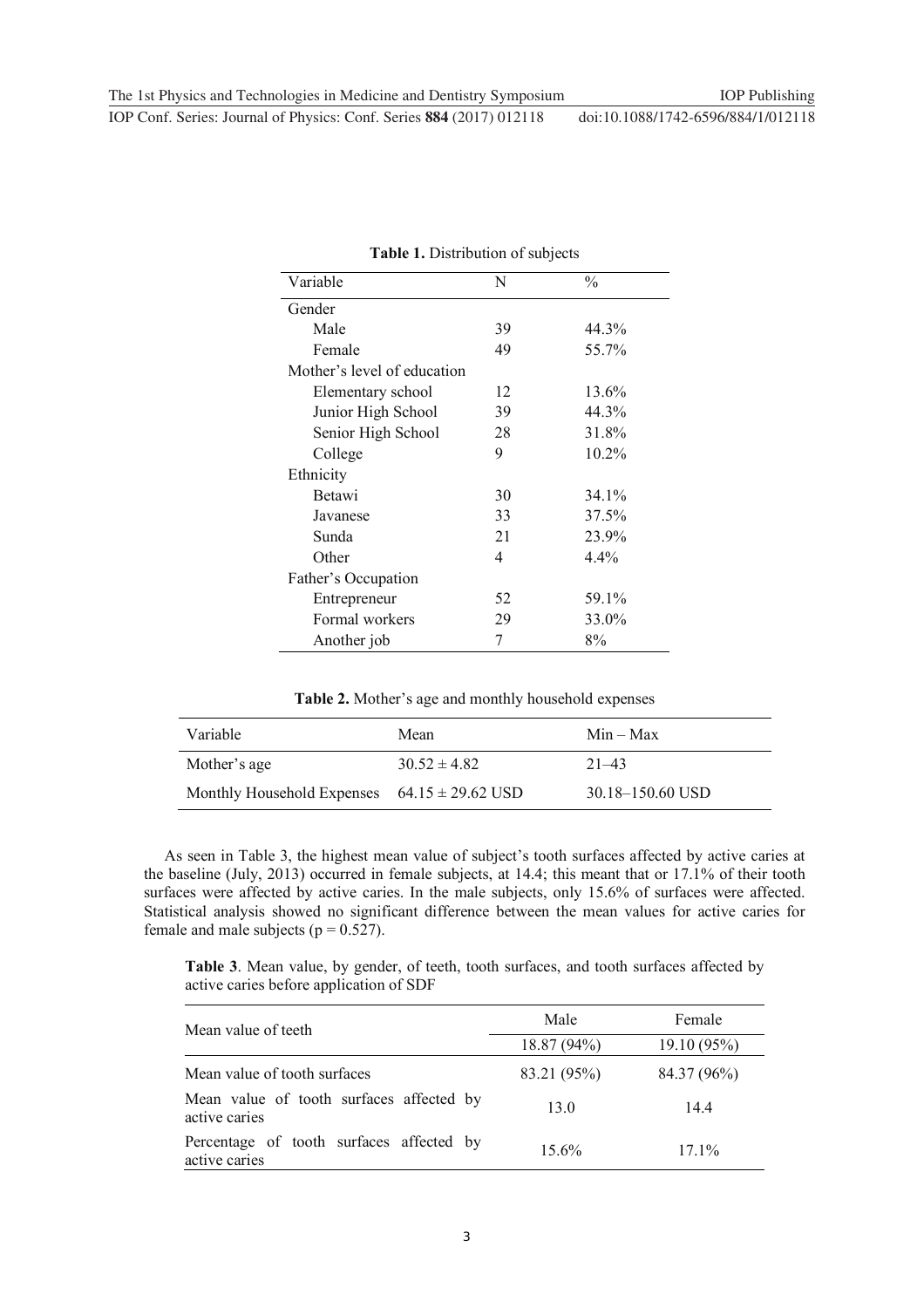In this study, about 6,763 tooth surfaces were treated with SDF, and 2,723 tooth surfaces were not. The mean value of tooth surfaces affected by an active caries in the subjects treated with SDF is

higher, at around 14.15, but this was not significantly different from the mean value of tooth surfaces affected by an active caries in the subjects not treated with SDF (Table 4). Arrested caries found at the beginning of data collection were not included in the percentage of arrested caries calculated 10 months after SDF application.

Table 4. Mean value of active caries surface in subjects treated and not treated with SDF

|                                      | <b>SDF</b> Application | No SDF Application |  |
|--------------------------------------|------------------------|--------------------|--|
| N                                    | 6,763                  | 2,723              |  |
| Mean Value of Active Caries Surfaces | 14.15                  | 12.88              |  |
| p-value                              | 0.581                  |                    |  |
|                                      |                        |                    |  |

As shown in Table 5, statistical analyses showed a significant difference between the percentage of arrested caries surface in subjects who were treated with SDF and those who were not after 3-month and 10-month evaluations ( $p = 0.001$ ). The results of Wilcoxon tests between the tooth surfaces at baseline, 3-month, and 10-month evaluations showed that all subjects, both those treated with SDF and those not treated with SDF, had significant differences in arrested caries when compared to the baseline ( $p < 0.001$ ) at both the 3-month and the 10-month evaluation. There was no significant difference in the percentage of arrested caries between the 3-month and the 10-month evaluations in the subjects who were not treated with SDF ( $p = 0.322$ ); however, there was a significant difference in arrested caries percentage between the 3-month and the 10-month evaluations among subjects treated with SDF.

Table 5. Percentage of arrested caries after 3-month and 10-month evaluations

| Variable                               | 3      | p-value (Wilcoxon Test)<br>10 |           |            |                       |
|----------------------------------------|--------|-------------------------------|-----------|------------|-----------------------|
|                                        | Months | Months                        | (B vs. 3) | (B vs. 10) | $(3 \text{ vs. } 10)$ |
| <b>SDF</b> Application<br>$(N = 1144)$ | 74.7%  | 69.7%                         | 0.001     | 0.001      | 0.002                 |
| No SDF Application<br>$(N = 437)$      | 23.0%  | 25.2%                         | 0.001     | 0.001      | 0.322                 |
| p-value                                | 0.001  | 0.001                         |           |            |                       |
| Odds Ratio                             | 9.9    | 6.8                           |           |            |                       |

 $B =$  Baseline: 3 = 3 months evaluation:  $10 = 10$  months evaluation

About 50% of subjects who were not treated with SDF experienced a decreased amount of active caries surfaces after the 3-month evaluation. The highest decrease in active caries surfaces at the 3 month and 10-month evaluations were seen in the subjects treated with SDF, at about 96.2% and 97.5% decrease, respectively. For both the SDF-treated group and the control group, a Wilcoxon test showed no significant difference between the 3- and 10-month evaluations in terms of the number of subjects with active caries changes (Table 6).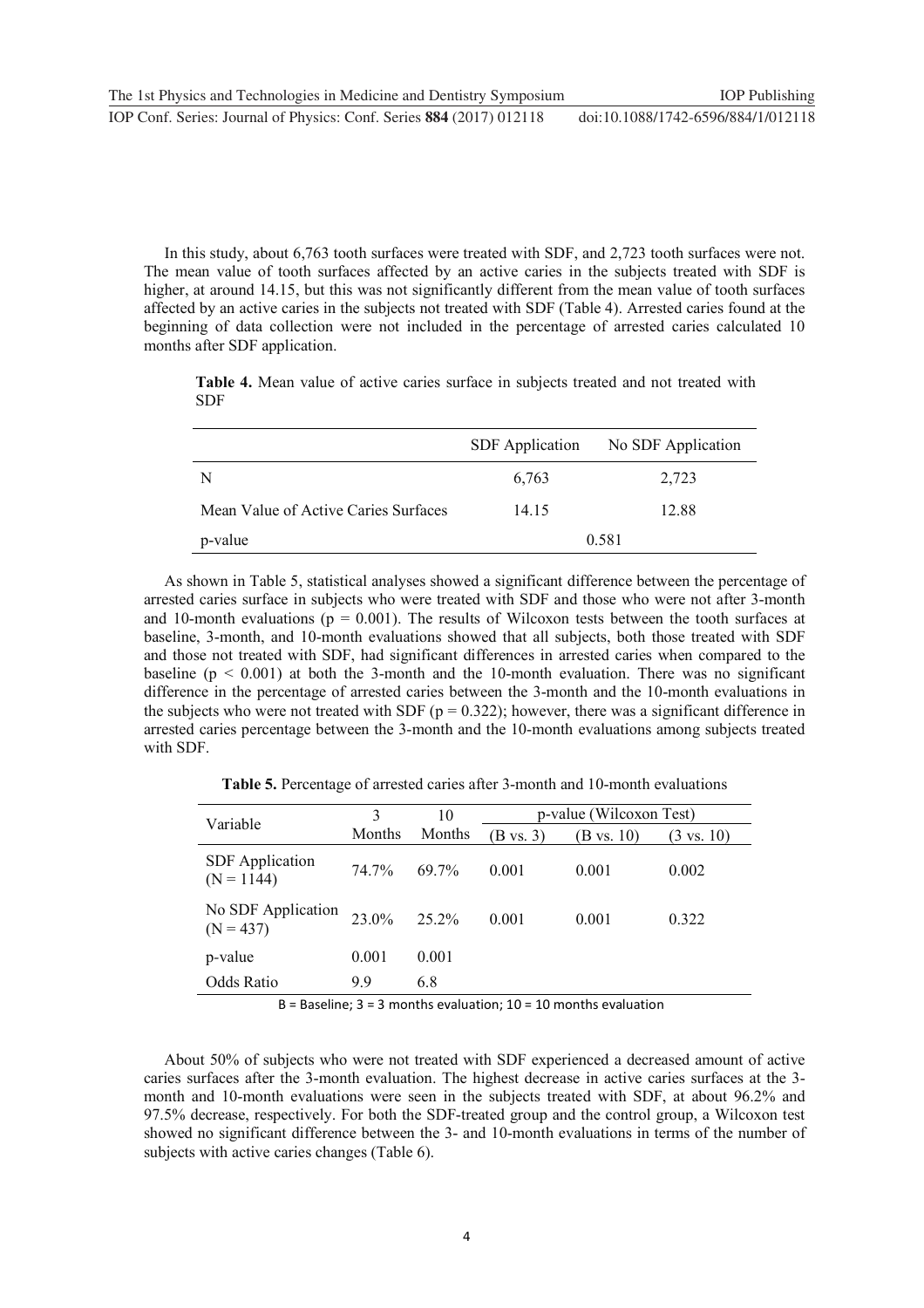**1234567890** IOP Conf. Series: Journal of Physics: Conf. Series **884** (2017) 012118 doi :10.1088/1742-6596/884/1/012118

|                               |                       | 3 Months                  |                       | 10 Months                 |  |
|-------------------------------|-----------------------|---------------------------|-----------------------|---------------------------|--|
|                               | No SDF<br>Application | <b>SDF</b><br>Application | No SDF<br>Application | <b>SDF</b><br>Application |  |
| <b>Active Caries Decrease</b> | 50%                   | $96.2\%$                  | 55.8%                 | 97.5%                     |  |
| <b>Active Caries Increase</b> |                       |                           |                       |                           |  |
| No change                     | 50%                   | $3.7\%$                   | 44.5%                 | $2.5\%$                   |  |
| $\cdots$<br>$\sim$ $\sim$     | .                     | 22222<br>$-$              | 225                   |                           |  |

Table 6. Active caries surface changes after 3- and 10-month evaluation per unit subject

 $B =$  Baseline; A = Application of SDF; T = No application of SDF *Wilcoxon test:* B vs  $T1 = 0001$ ; B vs  $A1 = 0.001$ ; B vs.  $T2 = 0.001$ ; B vs  $A2 = 0.001$ ; A1 vs.  $A2 = 0.260$ ; T1 vs  $T2 = 0.289$ 

Table 7 shows the correlation coefficient of each questionnaire item. Of the 8 questionnaire items, number 8 showed a significant correlation ( $p < 0.050$ ), with p-value of 0.028, and  $r = 0.264$ , suggesting that the arrested caries percentage is related to how often children feel pain in their teeth.

| No. | Question                                                                                                                                 | Value $(r)$ | Value $(p)$ |
|-----|------------------------------------------------------------------------------------------------------------------------------------------|-------------|-------------|
| -1  | How often does your child brush his/her teeth<br>each day?                                                                               | 0.225       | 0.063       |
| 2   | How often do you help your child to brush<br>his/her own teeth?                                                                          | 0.035       | 0.777       |
| 3   | How often does your child eat sweet treats<br>(chocolate, cotton candy, snacks, candy, pempek,<br>$etc.$ )?                              | 0.111       | 0.364       |
| 4   | How often does your child drink sugar-<br>sweetened beverages (soft drinks, juices, bottled<br>teas, syrups, or other acidic beverages)? | $-0.185$    | 0.128       |
| 5   | How often do you see his/her teeth look dirty<br>because of meal leftovers?                                                              | $-0.021$    | 0.867       |
| 6   | How often does your child brush his/her own<br>teeth two times a day?                                                                    | 0.108       | 0.375       |
| 7   | How often do you brush your child's teeth?                                                                                               | $-0.116$    | 0.342       |
| 8   | How often does your child feel pain in his/her<br>teeth?                                                                                 | 0.264       | $0.028*$    |

Table 7. Correlation coefficient of arrested caries 10 months after SDF application

 $*_{p} < 0.05$ 

# *3.2 Discussion*

Statistical analysis showed significant differences in active dentin caries in subjects 3 and 10 months after SDF application ( $p < 0.001$ ) when compared with subjects who were not treated with SDF. At the baseline, there was no significant difference ( $p > 0.05$ ) between the mean value of active dentin caries in the subjects who were treated with SDF and those who were not; the mean value of active dentin caries in the subjects treated with SDF is 14.15 surfaces, while the mean value of active dentin caries in subjects not treated with SDF is 12.88. However, about 74.7% of active caries became arrested after 3 months, and about 69.7% after 10 months, among those treated with SDF. This is striking when compared with subjects not treated with SDF, among whom only 23% of active caries became arrested after 3 months, and about 25.2% after 10 months. There were significant differences between the subjects who were treated with SDF and those who were not, both in the 3-month and the 10-month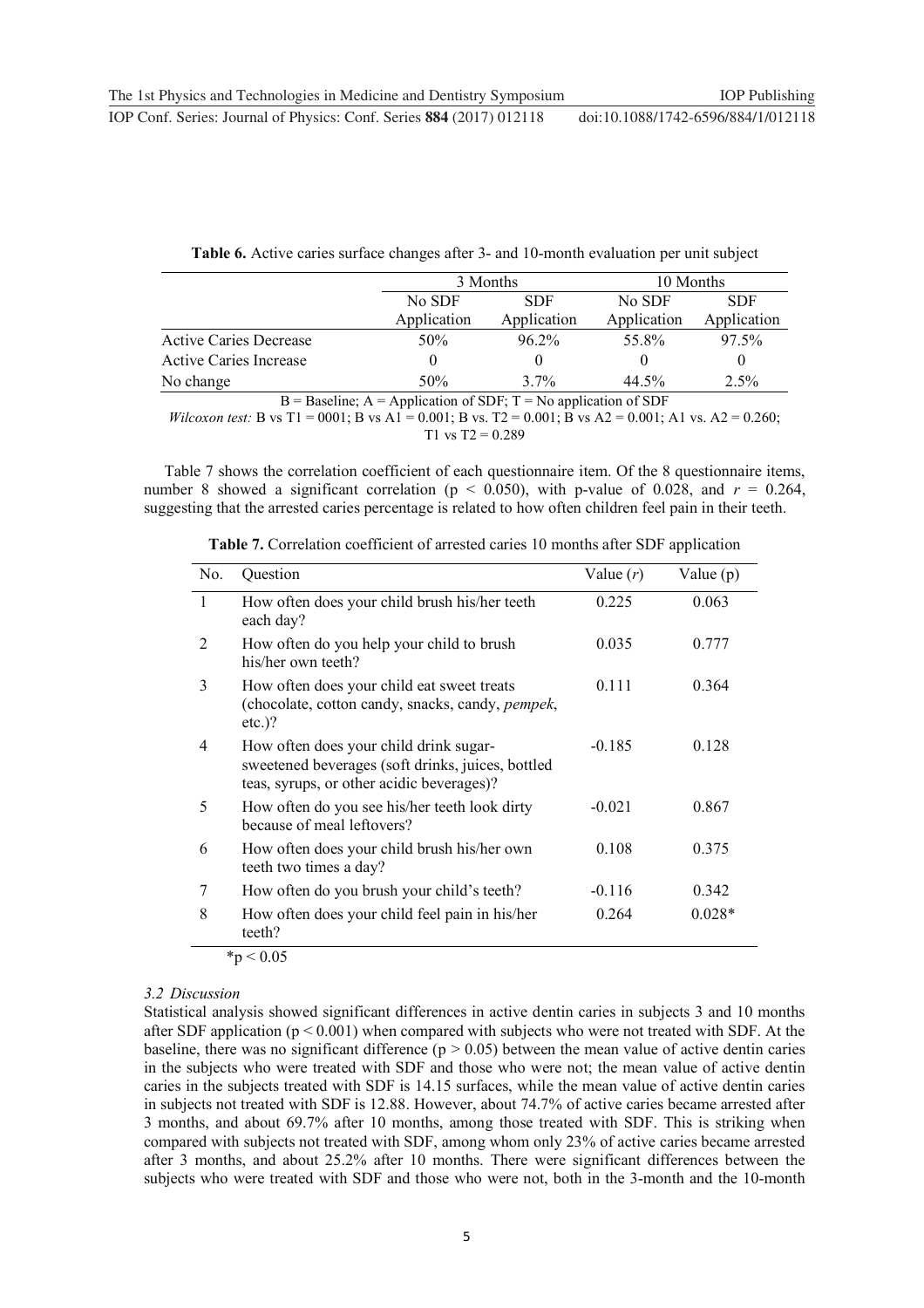evaluations. These results are in line with previous studies, which showed that SDF 38% (44,800 ppm F) is effective for suspending the development of an active caries for up to 12 months [6]. Thus, it can be concluded that SDF application is effective on an active caries for up to 10 months.

Some active caries in the subjects who were not treated SDF have become arrested. This finding was also in line with a previous study in which the control group had an arrested caries mean value of about 1.6 after a 6-month examination [6]. Caries activity can be halted, and dentin demineralization can occur if the cariogenic environment changes [7]. Therefore, when the subject changes brushing pattern or eating habits regarding sweet foods, active caries can be halted. Statistical tests showed significant differences between the active caries' surface at the baseline, 3-month, and 10-month evaluations even among the subjects not treated with SDF. This may have occurred because of the examiner's low reliability values (Kappa = 0.4), which may have caused differences in perception between the three examiners regarding the arrested dental caries on the subjects' tooth surfaces. Moreover, it may also have occurred because information and education on oral health (DHE) was given to all subjects at the baseline, which may have affected the mean values of arrested caries at the 3- and 10-month evaluations.

Wilcoxon test results showed differences in the surface change percentages in subjects' active caries surfaces between those treated with SDF and those not treated on both the 3-month and the 10 month evaluations. The percentage of active caries in the subjects not treated with SDF was only reduced by about 50% at the 3-month evaluation and by 55.8% at the 10-month evaluation, and the rest of the surfaces did not change. However, among the subjects treated with SDF, there was a 96.2% caries surface reduction at the 3-month evaluation and 97.5% reduction at the 10-month evaluation. These results indicate that the application of SDF can optimally halt the progression of an active caries.

Chi-square test results showed significant differences between the subjects who were treated with SDF and those who were not after 3 and 10 months. At the 3-month evaluation, 74.7% of subjects' tooth surfaces treated with SDF became arrested caries, while only 23% of subjects' tooth surfaces not treated with SDF became arrested caries. At the 10-month evaluation, 69.7% of subjects' tooth surface caries to which SDF was applied had become arrested caries, while only 25.2% of subjects' tooth surface caries not treated with SDF become arrested caries. Statistical tests also showed a significant decrease in the percentage of arrested caries after 3 months and 10 months ( $OR = 6.8$  to 9.9). Although SDF application is effective in halting active caries for 3 and 10 months after application, the effectiveness of SDF application decreases between 3 months and 10 months after application. This finding is in line with previous research that claimed that over time, the effectiveness of a 38% solution of SDF in stopping an active caries would be reduced [6].

The caries risk factors questionnaire reliability test showed Cronbach's alpha values below 0.7. This may have been caused by various factors. For instance, the items may have been difficult for subject's parents to understand, the subjects' parents' understanding may have been uneven regarding the questions' aims, or the subjects' parents' answer may not actually describe the environmental conditions and habits of the subjects in maintaining oral hygiene. After a few questions with the lowest Cronbach's α were eliminated, there were 5 remaining questions with higher Cronbach's α (0.6). These five questions ask parents to describe how often the children brush their teeth each day, how often the children consume sweet foods and beverages, how often the subject's mother helps her child to brush his/her teeth, and how often the child feels pain in his teeth.

Bivariate correlation tests between the caries risk factors questionnaire and the percentage of arrested caries showed no correlation between the percentage of arrested caries 10 months after the application of SDF and the child's tooth brushing habits, the subject's mother's habits in helping her child to brush his/her teeth, the child's consumption of sugary foods and beverages, or how often the child's teeth look dirty. Nonetheless, bivariate correlation tests did show a significant correlation between the percentage of arrested caries with how often the child felt pain in his/her teeth, at 0.028  $(p < 0.05)$ , with the strength of correlation at 0.264. The more often a child felt pain in his/her teeth, the lower the percentage of arrested caries found on the child. This research is consistent with a